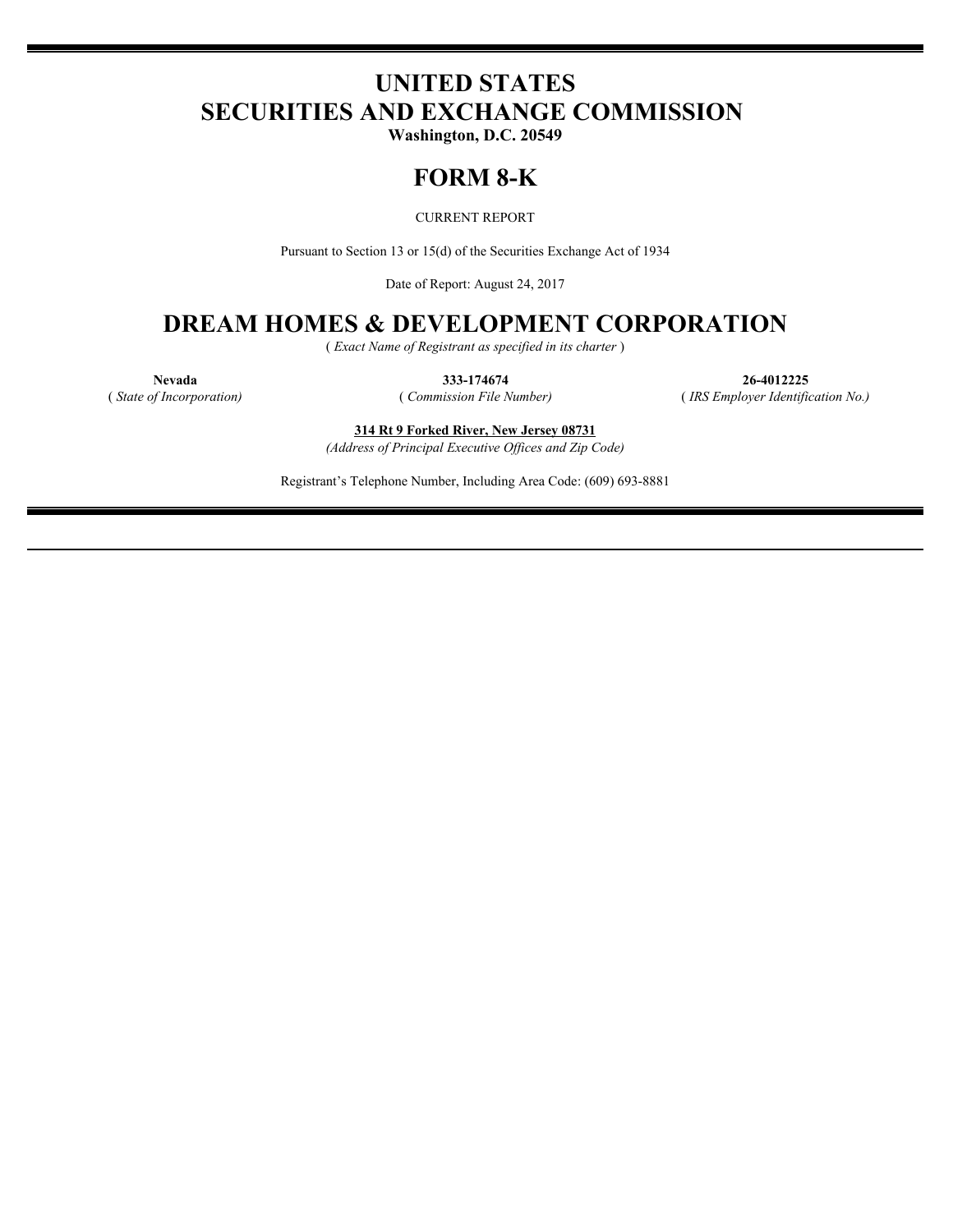#### **Item 2.02 Results of Operations and Financial Condition**

Dream Homes & Development Corporation filed its 10-Q for the quarter ended June 30, 2017 and it was accepted by the SEC on August 21, 2017. The following press release was issued through Marketwired at 8:00 am EST on Tuesday, August 22, 2017.

#### **Dream Homes & Development Corporation shows Profitable Results, Expands Business, and Adds Key Personnel in Q2 Report for 2017**

FORKED RIVER, NJ – (Marketwired - August 22, 2017) – Dream Homes & Development Corporation (OTCQB: DREM), a licensed new home builder and construction revenues of over \$1.76 million. The entire filing can be viewed at https://www.otcmarkets.com/stock/DREM/filings.

Item 2.02 Results of Operations and Financial Condition<br>
Dream Homes & Development Corporation filed its 10-Q for the quarter ended June 30, 2017 and it was accepted by the SEC on August 21, 2017. The<br>
following press rele Dream Homes is a fully integrated real estate Company specializing in the elevation and moving of homes, new construction of townhouses and single-family **homes, as well as development condition**<br> **homes & Development Corporation filed its 10-Q for the quarter ended June 20, 2017 and it was accepted by the SEC on August 21, 2017. The<br>
following press release was issued thro** Dream Homes had several operational achievements and milestones during the quarter ended June 30, 2017

- despite costs associated with going public.
- **2.02 Results of Operations and Financial Condition**<br>
Dream Homes & Development Corporation filed its 10-Q for the quanter ended June 20, 2017 and it was accepted by the SEC on August 21, 2017. The<br>
wing press release was • The new stock symbol DREM was granted on Tuesday, May 2, 2017 and effectively completed the process to bring our dynamic company public. The Company announced this action on May 5, and discussed how Dream performs full construction and development services, since it is licensed as both new home builder and general contractor and offers the full spectrum of services that a client may need. For this reason, Dream occupies a unique place in the market.
- On May 24, 2017, Dream announced that it would transition from commonly used construction materials to next generation materials over a long-term plan with LIG Assets, Inc.
- On June 1, 2017, Dream Homes issued a significant press release that included the acquisition of a new modular division and showroom in Point Pleasant, NJ. The showroom offers a complete kitchen, bath, flooring and finish design center. The acquisition included four ongoing projects, a new VP of Sales Lou Obsuth, and clear potential for extensive prospects from Lou's contacts / client base.
- Also on June 1, 2017, Dream hired Joe Pascucci as its VP of Business Development. Joe developed and led the elevation, renovation and new home division for a competitor over the last four years and was responsible for \$8 million in sales during that time.

Following reason was bound boundy Murketswired at 8:00 am INST on Tusching. Angout 22, 5017.<br>
DYGED RIVER, NI - CMachering Governland show Product Results. Repaids Benitess, and Adds Key Personal in Q3 Report for 2017<br>
FO remained as one of the best builders and general contractors in New Jersey. We've completed almost 200 complete elevation and renovation projects, including 28 that other contractors had abandoned. Due to our reputation and ability to handle varied and difficult construction projects, we're growing steadily and constantly improving our Dream Team. We're proud to be the only public company performing this type of work at the shore and will continue to be the preferred choice for elevation, renovation and new construction needs in the years to come."

Management and Personnel Overview:

Dream Homes is led by Vincent Simonelli, who has been directly involved in the development, construction and sale of over 1800 home and commercial projects since 1993 in New Jersey. In addition to developing and building over 1600 single and multi-family units, Vince developed an additional 1000 units which were sold to other national builders as well as over 200 elevation and renovation projects.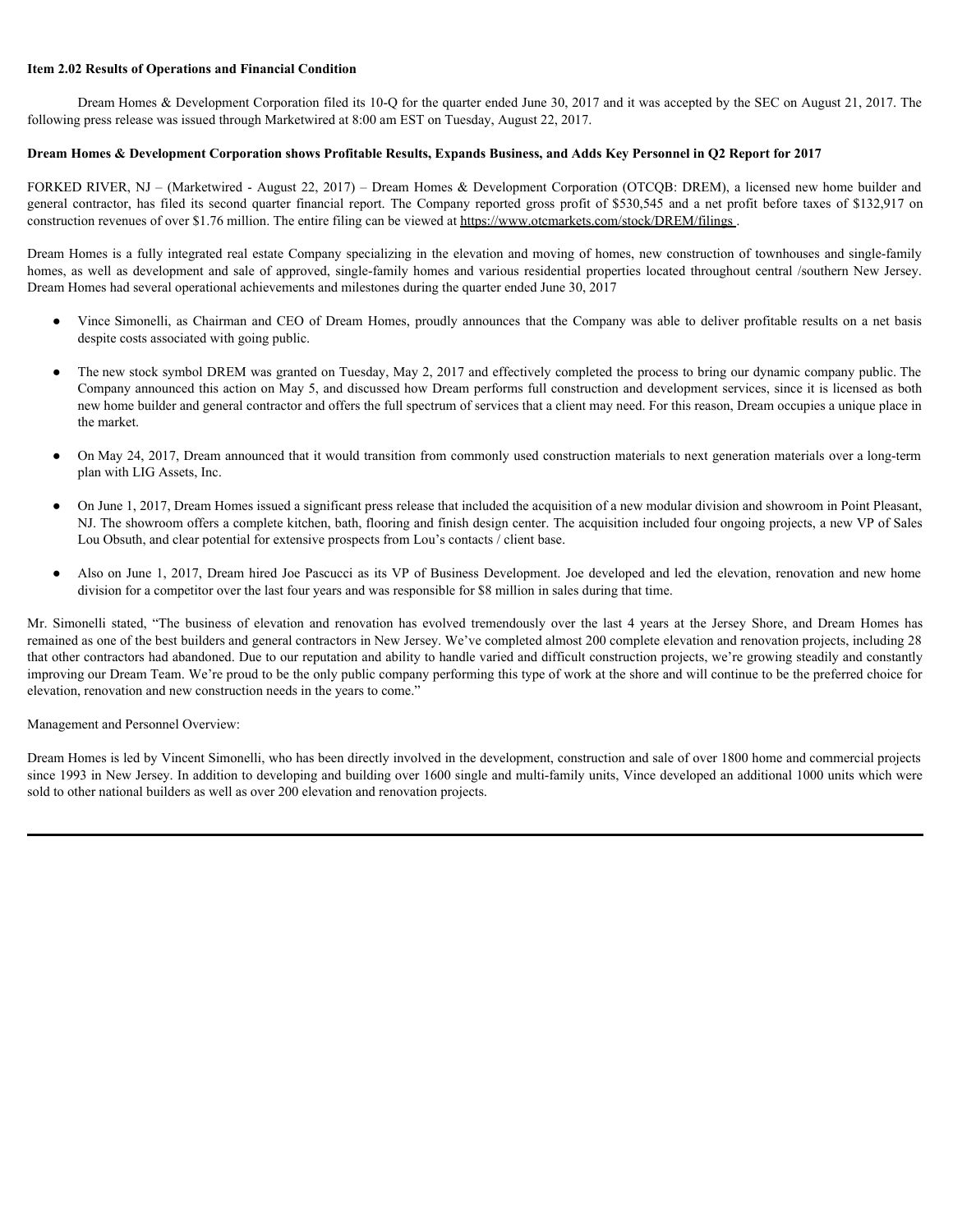Tim Tennis has over 30 years' experience in both commercial and residential applications. In addition, Tim is or was licensed in all three mechanical trades (plumbing, electric and HVAC) and brings a wealth of structural e (plumbing, electric and HVAC) and brings a wealth of structural experience to the table. Tim oversees and runs the busiest Dream region, which is the northern Ocean region and has directly overseen over 80 elevation and new home construction projects for Dream.

Dream Homes has one regional project manager and five project managers who manage construction projects in building regions. Additionally, Dream Homes has five separate carpentry and framing crews, its own plumbing crew, its own dedicated HVAC crew, and a licensed electrician on staff.

#### **About Dream Homes & Development Corp.**

Tim Tennis has over 30 years' experience in both commercial and residential applications. In addition, Tim is or was licensed in all three mechanical trades<br>(plumbing, electric and HVAC) and brings a wealth of structural e aspects of a building project including design, architectural, engineering, and construction. As licensed new home builders and general contractors, Dream Homes is actively raising, renovating and reconstructing homes up and down the New Jersey shore area. In addition to its renovation and elevation division, Dream has several properties in development, comprising 13 new single-family homes and 58 townhomes. Please visit our website at www.dreamhomesltd.com and blog at http://blog.dreamhomesltd.com for more information.

#### Forward-Looking Statements

This press release may contain forward-looking statements. The words "believe," "expect," "should," "intend," "estimate," "projects," variations of such words and Tim Termis has over 30 years' experience in both commercial and residential applications. In addition, Tim is or was licensed in all three mechanical tradest<br>(plumbing, electron ad NVAC) and brisness was weather statement Ilm Iemia has over 30 years' experience in both commercial and residential applications. In addition, Ilm is or was licensed in all three predunited tradest<br>(plumbing celetion are 1870AD and branchi as weather of the conte Tim Tennis has over 30 years' experience in both conmercial and residential applications. In addition, Tim is or was licensed in all three mechanical tradest<br>glyinming, electric and UNAC) and brings a weilin of structural Tim Tennis has over 30 years' experience in both connected and residential applications. In addition, Tim is or was keeneed in all three mechanical tradest<br>folumbing, electric and HVAC) and bring a weith of structural exp Company's respective filings at www.otcmarkets.com .

#### **Company Contacts:**

Dream Homes & Development Corp. Vincent Simonelli, President & CEO Office: (609) 693-8881 Email: vince@dreamhomesltd.com

#### **Investor Relations:**

Green Chip IR Attn: Matt Chipman Office: (818) 923-5302 Email: matt@greenchipir.com

#### (SIGNATURES ON FILE)

#### Link to press release:

http://www.marketwired.com/press-release/dream-homes-development-corporation-shows-profitable-results-expands-business-adds-otcqb-drem-2230991.htm